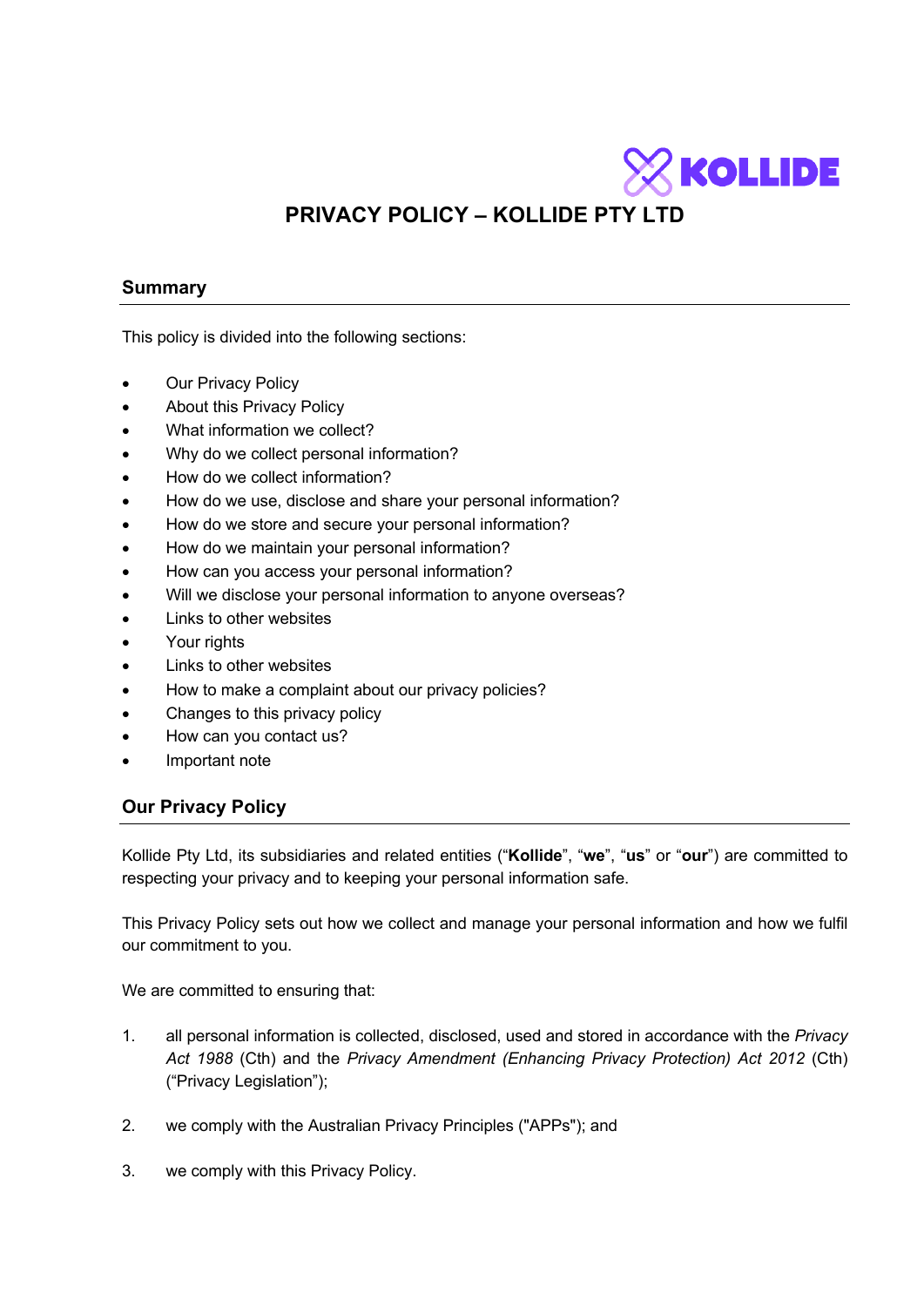# **About this Privacy Policy**

This Privacy Policy applies to our customers, guests, visitors, subscribers to any of our services, purchasers of our services and products and any individual who interacts with us.

This document is an overview of our privacy policies. If you require further information, please contact us or read any of the privacy statements.

You must read this Privacy Policy before providing us with any personal information.

By providing us with your personal information, you are confirming your agreement to the policies and procedures described in this Privacy Policy.

## **What information we collect?**

There is no obligation for you to provide us with any personal information.

If you do choose to provide us with personal information, we will only collect information which is necessary for our relationship with you including being able to identify you, establish your requirements, provide our products or services and/or to carry out our business functions or activities.

We may collect personal information about you used for (but may not be limited to):

- 1. identification including your name, gender, date of birth and Internet Protocol (IP) address;
- 2. contacting you including your address, phone number, facsimile number, email address, place and type of business;
- 3. confirming your identity including your driver's licence number, passport details, business name, Medicare number;
- 4. financial purposes including bank account and credit card details; and
- 5. your dealings with Kollide, our related entities and clients.

The information that we collect will depend on the specific service or services that we are providing to you.

Where it is necessary to do so, and in full compliance with the requirements under the Privacy Legislation, we may collect sensitive information about you such as information as to your health, racial or ethnic background, religion, political views, criminal records and sexual preferences. Sensitive information will only be collected with your consent, except where we are required or permitted by lawful authority to collect sensitive information without consent.

If you do not wish to provide your personal information, or if you provide inaccurate information, it may impact on the services that we are able to provide to you.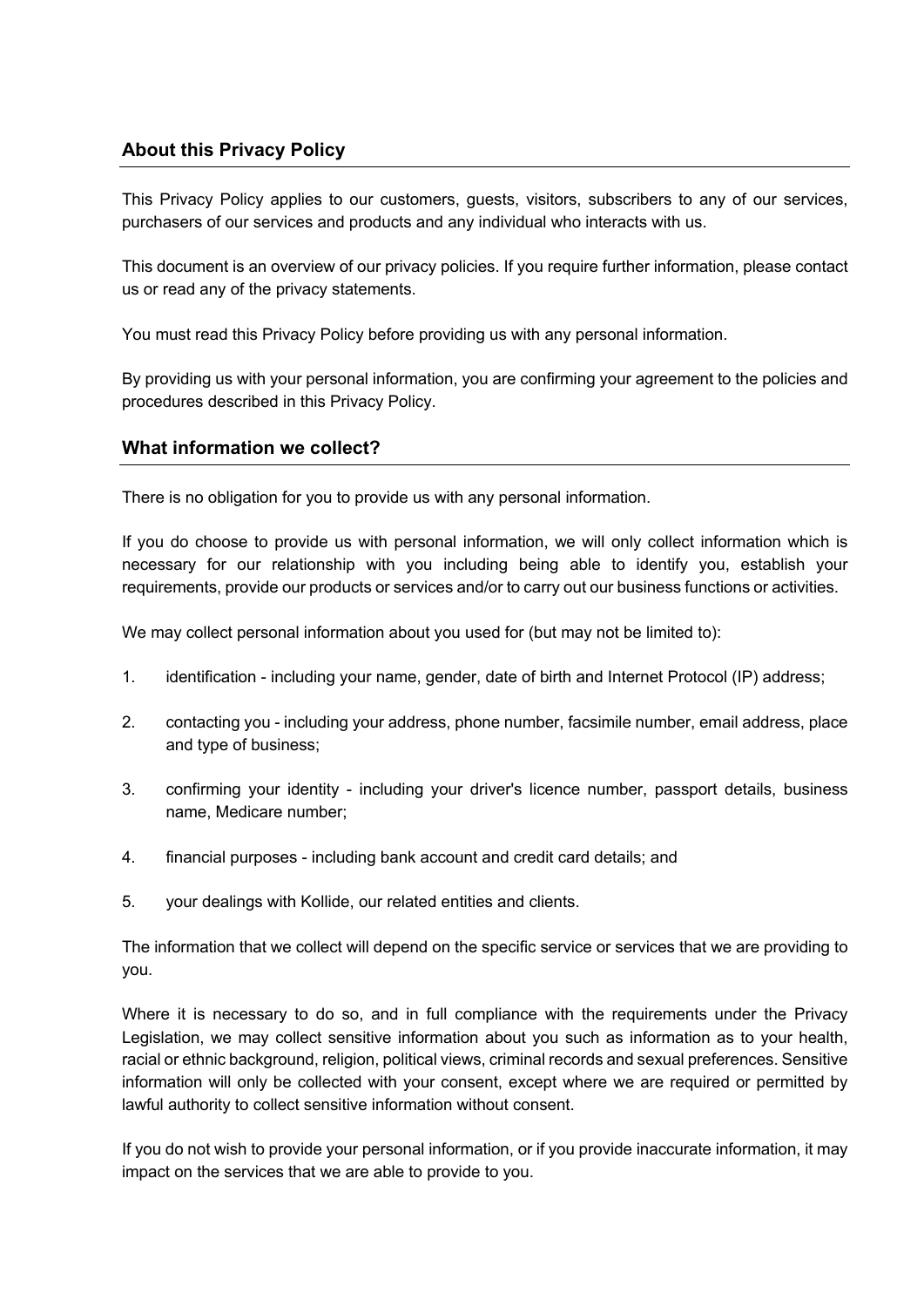# **Why do we collect personal information?**

We collect, hold, use and disclose your personal information in relating to, among other things, providing services to you and for contacting you in relation to our services.

Our main service includes the provision of education software to facilitate communications between students, teachers and parents.

We may also use your personal information for other purposes, including (but not limited to):

- 1. marketing;
- 2. preventing fraud and criminal activities;
- 3. accounting and record keeping;
- 4. research and statistical analysis; and
- 5. compliance with legal obligations.

### **How do we collect information?**

We collect personal information from you in a variety of ways, including:

- 1. directly from you, such as in person, over the phone or fax;
- 2. electronically, when you access or interact with our websites;
- 3. by applications for products or services;
- 4. applications for employment with us;
- 5. from publicly available sources, such as the electoral role, telephone directory or from other websites; and
- 6. from other sources.

#### **Website cookies**

A cookie is a text-only string of information that a website transfers to the cookie file of the browser on your computer's hard disk so that the website can remember who you are. Cookies will typically contain the name of the domain from which the cookie has come, the "lifetime" of the cookie, and a value, usually a randomly generated unique number.

Our websites may use cookies to assist us with providing you with information and services specific to your needs. A cookie is a data record collected by a website which may record information such as the type of browser and operating system you use, your IP address, information about other sites you have visited and information you have downloaded. The information gathered through cookie data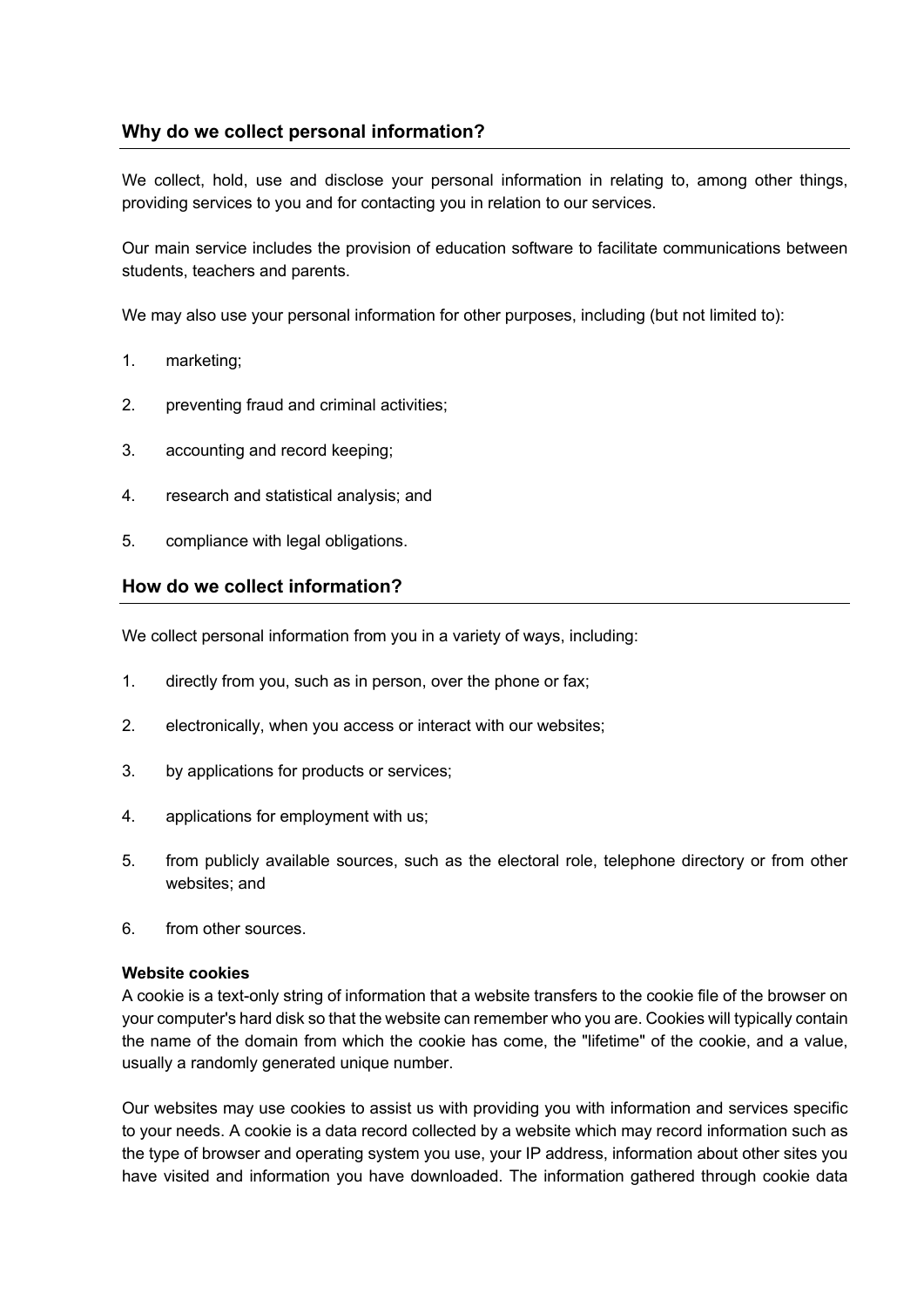may be used to tailor services or products specifically for you or may be used in statistical analysis in order to assist us with improving our services.

Two types of cookies are used on this web site - session cookies, which are temporary cookies that remain in the cookie file of your browser until you leave the site, and persistent cookies, which remain in the cookie file of your browser for much longer (though how long will depend on the lifetime of the specific cookie).

**By using our website with your browser settings adjusted to accept all cookies, we will take this to mean that you want to use our products and services, and that you consent to our use of cookies and other technologies as described in this Policy.** 

All cookie data used in statistical analysis is de-identified and is kept strictly confidential.

**Browser settings:** Most browsers have options that allow the visitor to control whether the browser will accept cookies, reject cookies, or notify the visitor each time a cookie is sent. You may elect to reject cookies by adjusting your browser's settings, but doing so will limit the range of features available to the visitor on our site and most other major websites that use cookies.

We use the following types of cookies on our website:

#### **Category 1: Strictly Necessary Cookies**

These cookies are essential in order to enable you to move around the website and use its features, such as accessing secure areas of the website. Without these cookies certain services you have asked for cannot be provided.

### **Category 2: Analytical / Performance Cookies**

These cookies collect information about how visitors use a website, for instance which pages visitors go to most often, and if they get error messages from web pages. These cookies don't collect information that identifies a visitor. All information these cookies collect is aggregated and therefore anonymous. It is only used to improve how a website works.

#### **Category 3: Functionality Cookies**

These cookies are used to recognise you when you return to our website. This enables us to personalise our content for you, greet you by name and remember your preferences (for example, your choice of language or region).

By using our website, you agree that we can place these types of cookies on your device.

#### **Further information**

To find out more information about cookies, please visit www.allaboutcookies.org.

#### **Unsolicited information**

Unsolicited information will be handled in the same way as other personal information set out in this Privacy Policy and in accordance with the law. If the information is not needed or is information that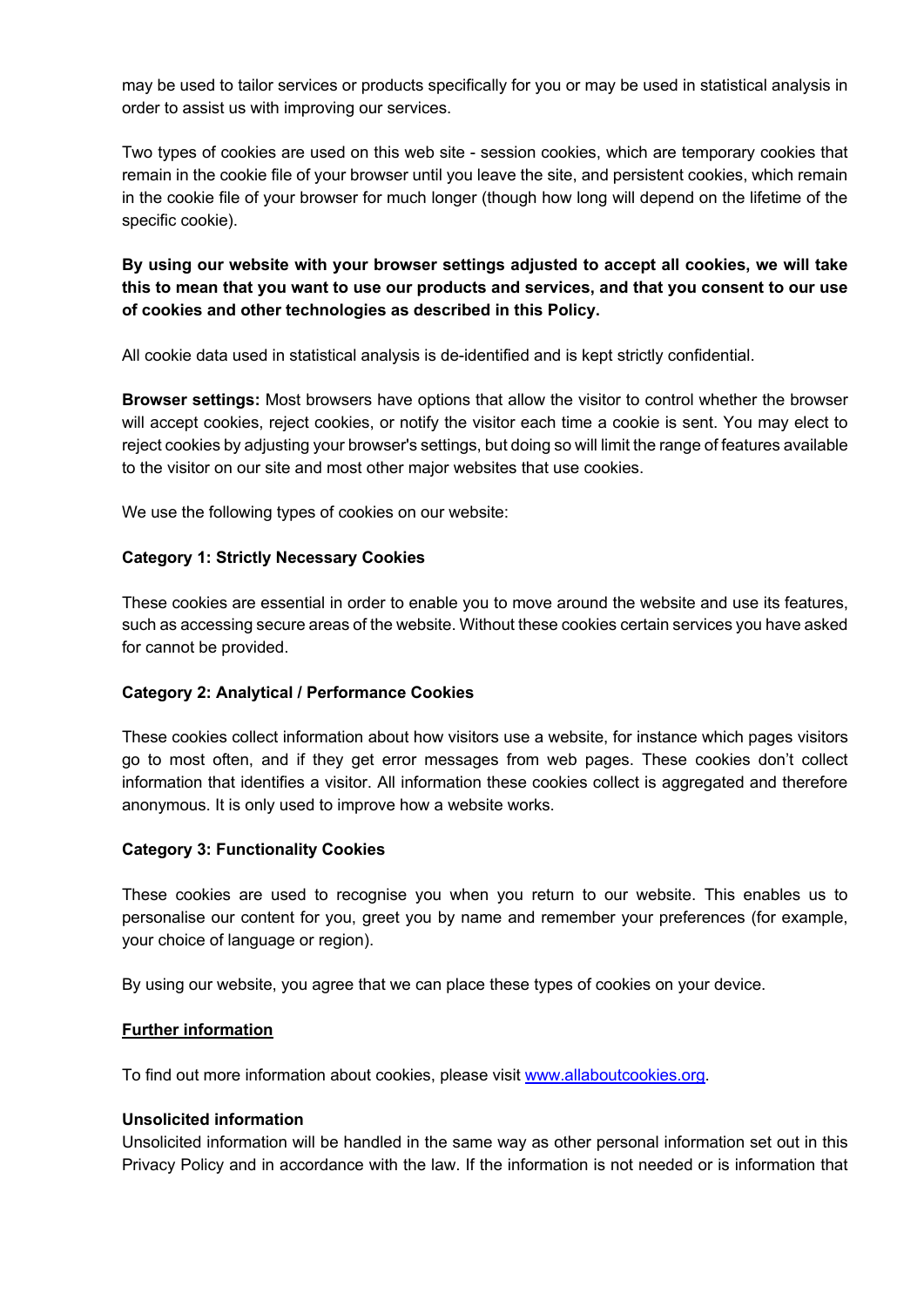Kollide would not have otherwise collected, Kollide will destroy or de-identify the information as soon as is practicable and where we are permitted to do so by law or consent.

### **Personal information about others**

If you provide personal information to us about another person, you do so on the basis that you are authorised to provide that information and that the you have, or will, direct that person to this Privacy Policy.

We will take reasonable steps to notify the individual that:

- 1. Kollide collects, or has collected, the information;
- 2. the circumstances of that collection;
- 3. whether the collection is required or authorised by or under an Australian law or a court/tribunal order;
- 4. the purposes for which Kollide collects the personal information;
- 5. the main consequences (if any) for the individual if all or some of the personal information is not collected;
- 6. details including type, of any other entity, body or person, to which Kollide usually discloses personal information of the kind collected;
- 7. that this Privacy Policy contains information about how the individual may access and/or correct the personal information;
- 8. that this Privacy Policy contains information about how the individual may make a complaint and how such complaints are dealt with; and
- 9. if Kollide is likely to disclose the personal information to overseas recipients.

### **Remaining anonymous or using a pseudonym**

You may remain anonymous or use a pseudonym when interacting with us. Wherever it is practicable, we will provide you with the option not to identify yourself when dealing with us.

If you remain anonymous or use a pseudonym, we may not be able to provide information, goods or services.

# **How do we use, disclose and share your personal information?**

We may use or disclose your personal information for the primary purpose for which it was collected, or for any secondary purpose where you would reasonably expect us to use or disclose your personal information or where you have provided your express or implied consent.

We collect your information for the primary purpose of:

1. considering your request for products or services;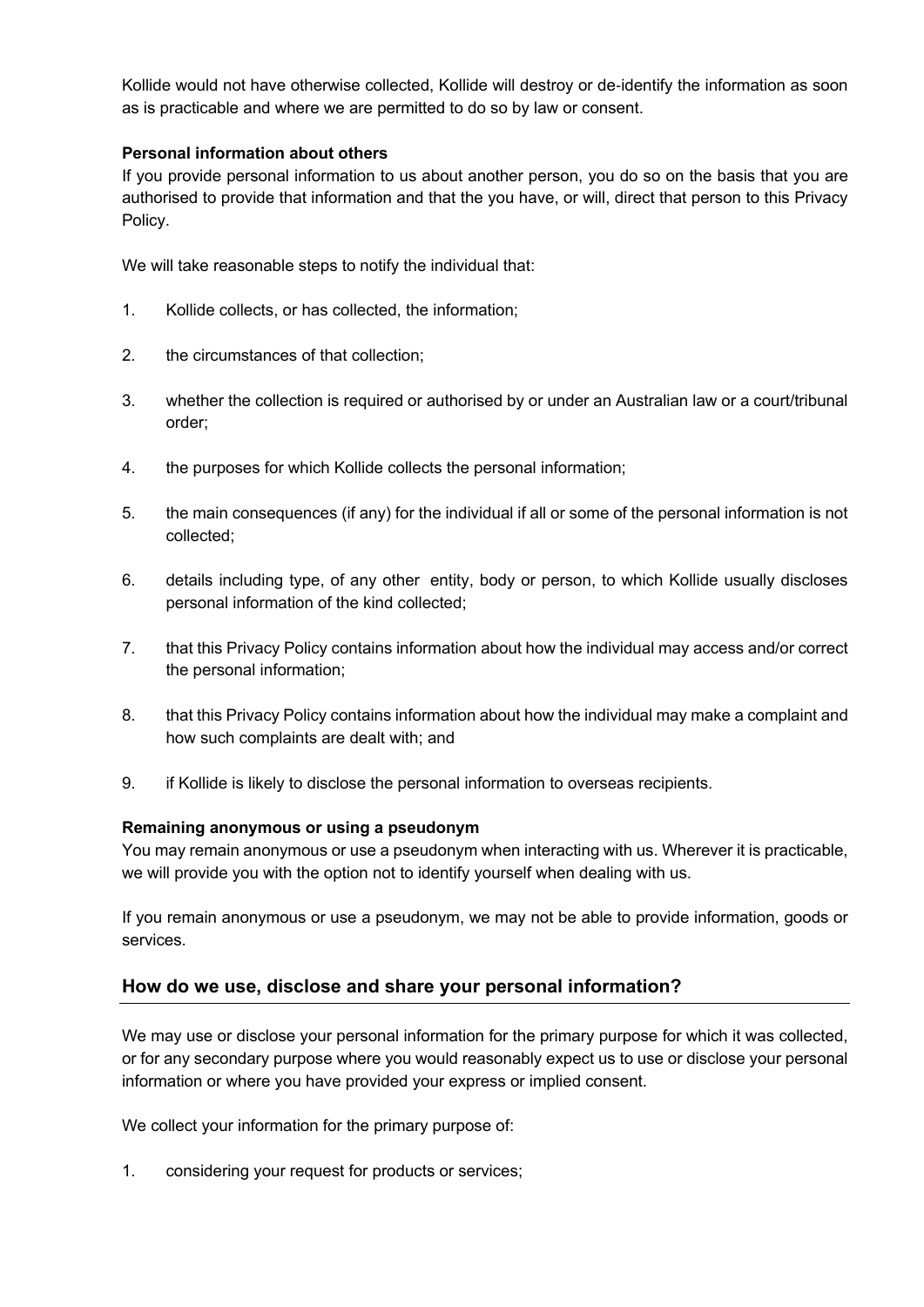- 2. providing you with products or a services; and
- 3. complying with our legal and regulatory obligations.

We may need to share your information with our subsidiaries, related entities and our third party providers, including service providers. Generally these parties including (but are not limited to):

- (a) insurance brokers;
- (b) banks;
- (c) legal providers;
- (d) data storage services;
- (e) email filtering; and
- (f) virus scanning and other technology services providers.

By providing your personal information to us, you consent to the use of your information for the purposes noted above.

#### **Marketing**

By providing your personal information to us, you consent to your personal information being shared with our subsidiaries, related entities, third party providers and business partners for marketing and related purposes including (but not limited to) notifying you of:

- 1. our new products and services; and
- 2. the products and services offered by our subsidiaries, related entities and our third party providers.

We may conduct these marketing activities via in person, mail, email, telephone, SMS, social media, or any other electronic means.

We will always provide an opt-out option for you so you can stop receiving our marketing material. You may also let us know at any time if you do not wish to receive marketing material from us by:

Email: marketing@kollide.com.au

We will process your request as soon as practicable.

Other than the above, we will not disclose your personal information without your consent unless disclosure is either necessary to prevent a threat to life or health, authorised or required by law, reasonably necessary to enforce the law or necessary to investigate a suspected unlawful activity.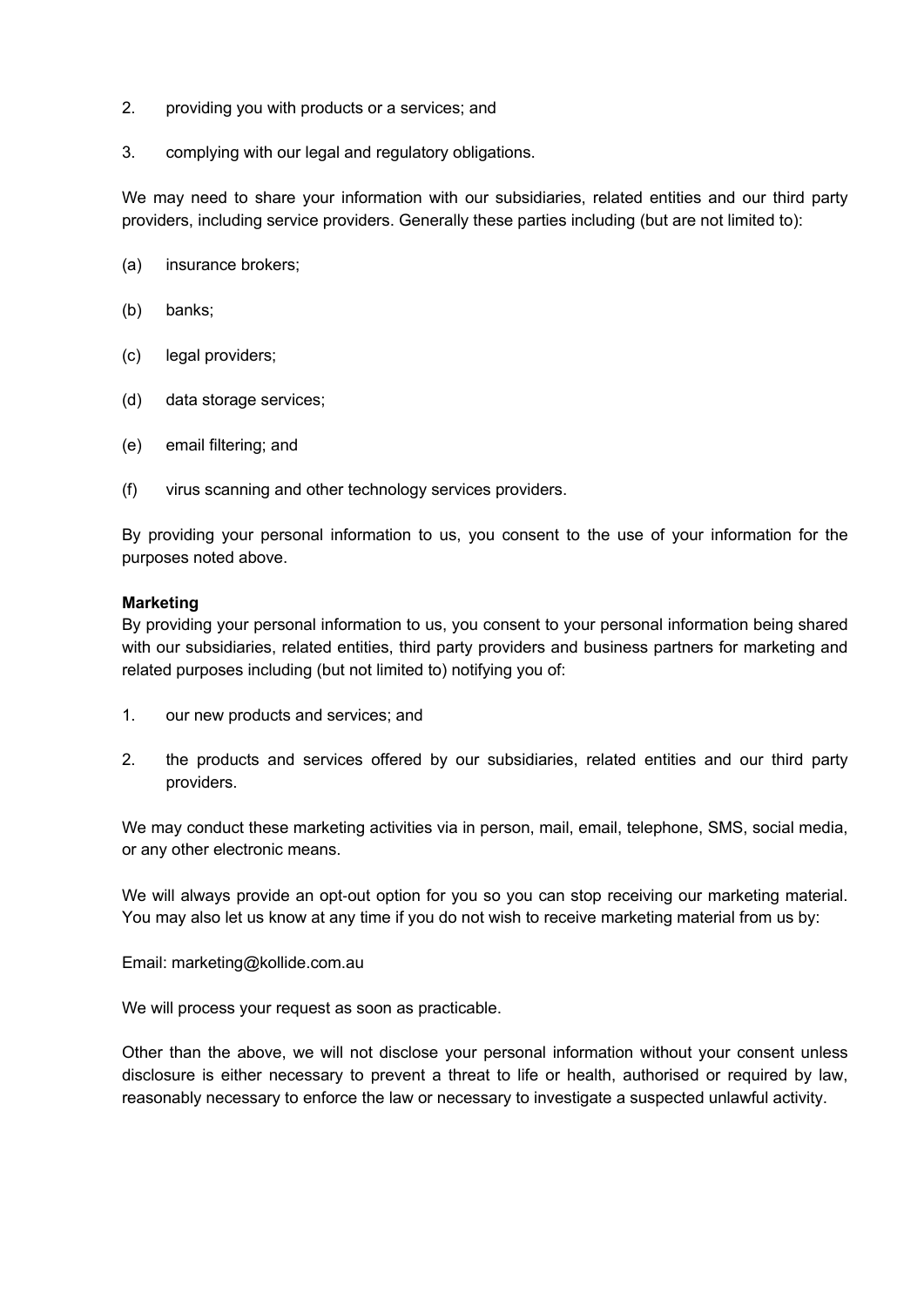# **How do we store and secure your personal information?**

We take all reasonable precautions to ensure that your personal information is stored safely and protected against misuse, interference, loss, unauthorised access or modification.

Our security precautions which ensure that your personal information is kept secure includes (among other things) physical security systems such as secure premises and locking systems and computer / network security systems such as encryption, auditing and monitoring.

We, our subsidiaries, related entities, third party providers and business partners take all necessary steps to destroy or permanently de-identify personal information no longer required or instructed to be destroyed or de-identified.

While all care is taken to protect and secure your personal information, it is not ensured, guaranteed or warranted. Accordingly, except to the extent liability cannot be excluded due to the operation of statute, Kollide, our subsidiaries, related entities, third party providers and business partners exclude all liability (including in negligence) for the consequences of any misuse, interference, loss, unauthorised access or modification to your personal information.

Please notify us immediately if you become aware of any breach of security by:

Email: security@kollide.com.au

## **How do we maintain your personal information?**

All care is taken to ensure that all information that we collect is accurate, complete and up-to-date. We will take all reasonable steps to correct information which is inaccurate, incomplete, not up-to-date, irrelevant or misleading.

Please ensure that you provide us with correct information at the time you provide it to us and that you inform us of any changes in your details as soon as practicable. You can update your personal information by:

Email: personalinformation@kollide.com.au

We will respond to any requests regarding the correction of your personal information within a reasonable period of time after the request is made. We will not charge or otherwise pass on any costs to you to update or correct your personal information. If we refuse or are otherwise unable to update your information, we will provide you with a written notice confirming:

- 1. the reason for such refusal; and
- 2. the procedure to complain about the refusal.

All care is taken to ensure that all information that we provide to other entities is accurate, complete and up-to-date. If any information has been updated or corrected since it was last disclosed to another entity, then you may request that we notify that other entity of the correction unless it is impracticable or unlawful.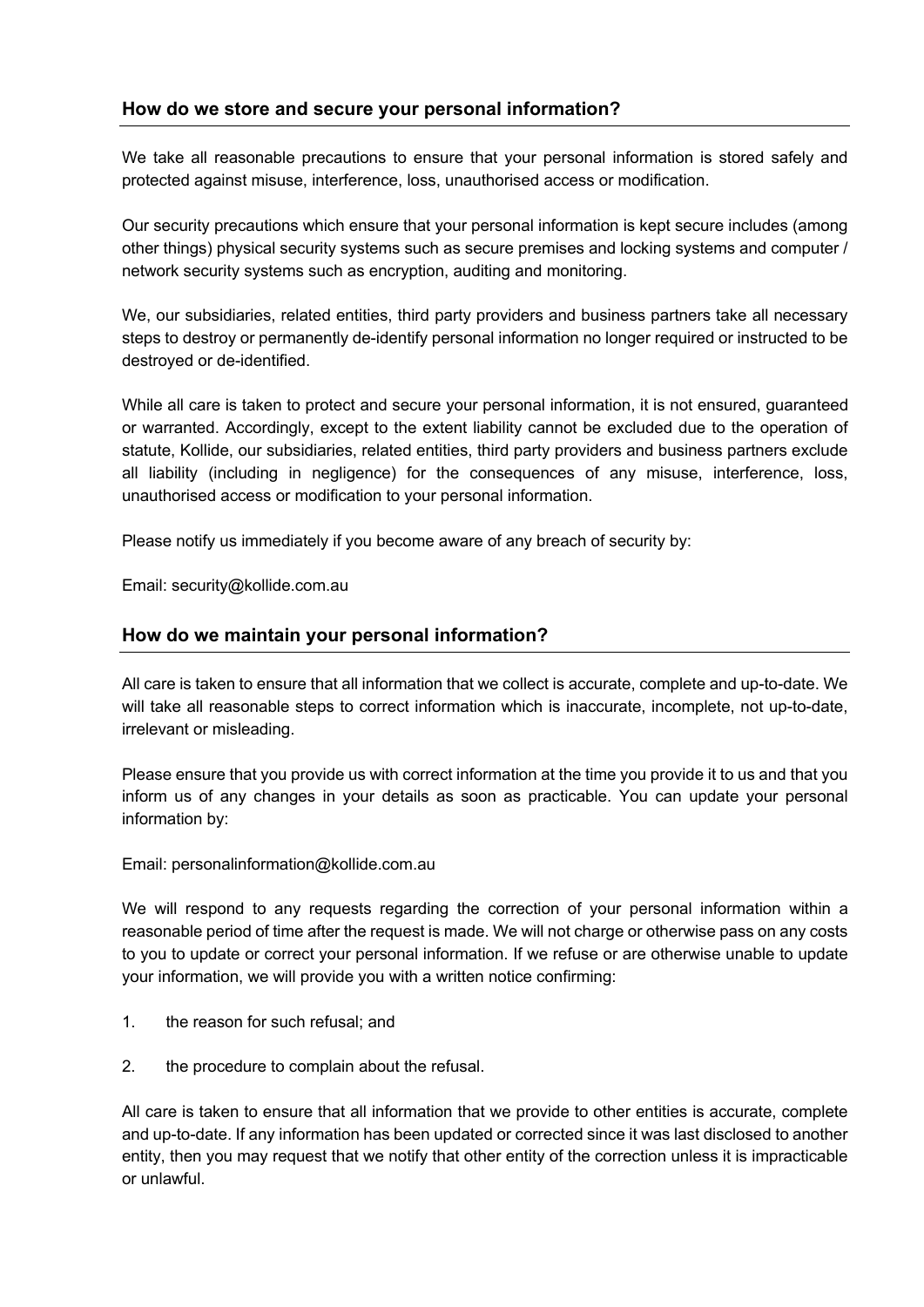# **How can you access your personal information?**

Access to your personal information is provided in accordance with the Privacy Legislation, the common law and other legislative requirements including those provided in the *Freedom of Information Act* (1982).

You can access your personal information by contacting us by:

Email: personalinformation@kollide.com.au

A request for personal information will require confirmation of your identity.

We will process your request as soon as practicable.

We may charge a reasonable administration fee for processing your request.

If we refuse or are otherwise unable to provide access to your personal information, we will take such steps (if any) as are reasonable in the circumstances to give access in a way that meets the needs of Kollide and the individual and will provide you with a written notice confirming:

- 3. the reason for such refusal; and
- 4. the procedure to complain about the refusal.

Circumstances where we would be unable to provide access to your information may include (but are not limited to):

- (a) when the provision of information would pose a threat to the life, health or safety of another person;
- (b) where such access would unreasonably impact on the privacy of others;
- (c) where the request for access is frivolous or vexatious; or
- (d) giving access would be unlawful.

### **Will we disclose your personal information to anyone overseas?**

Your personal information may be transferred, held, maintained and otherwise dealt with by third parties overseas. The most common example of this occurs when information is stored in a cloud, database or server which is hosted outside of Australia.

We take reasonable steps to satisfy our overseas disclosure obligations including:

1. APP 8.1 - which requires that we take reasonable steps to ensure that any overseas recipient of personal information does not breach the APPs; and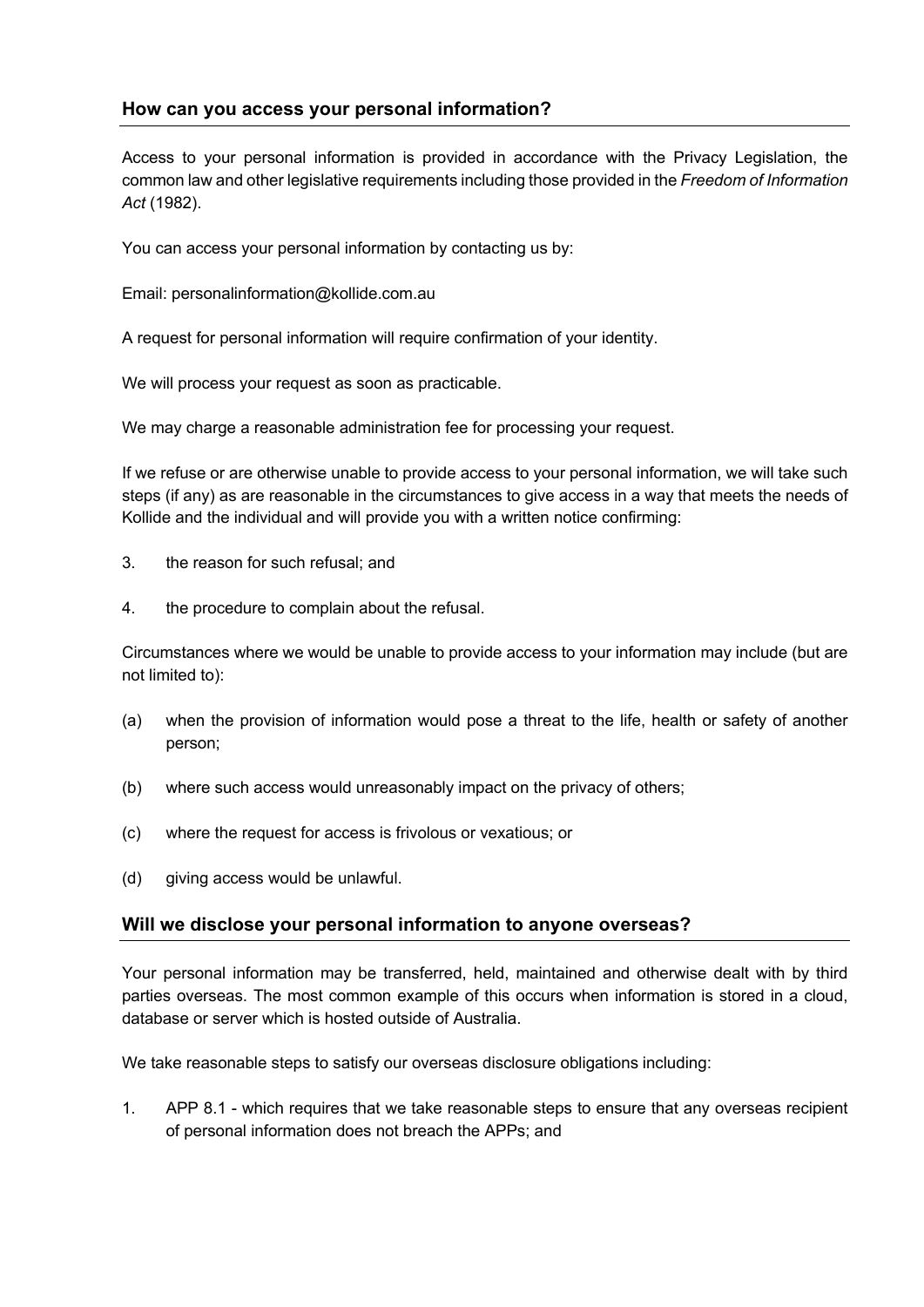2. APP 6 - which requires that we only disclose your personal information to an overseas recipient for the primary purpose for which that personal information was collected (unless exempt).

The countries where your personal information may be transferred, held, maintained and otherwise dealt likely include New Zealand, United Kingdom, United States of America and Singapore.

## **Your rights**

You have the right to ask us not to process your personal data for marketing purposes. We will usually inform you (before collecting your data) if we intend to use your data for such purposes or if we intend to disclose your information to any third party for such purposes. You can also exercise the right at any time by contacting us by email at personaldata@kollide.com.

Before we disclose personal information about you to a third party, we will take steps as are reasonable in the circumstances to ensure that you are aware that we have collected the information and the purpose of collection the third party does not breach the APPs in relation to the information.

If you wish to make a complaint in relation to the collection and use of your personal information or any effects to your rights with respect to your personal information, or place a request to amend information held about you please follow the link outlined under the 'How to make a complaint about our privacy procedures' heading of this Privacy Policy.

## **Links to other websites**

If our websites have any links to other websites not owned or controlled by us, you visit such websites at your own risk. We are not responsible for the content, security or privacy policies of such sites.

### **How to make a complaint about our privacy procedures?**

We take complaints very seriously and will investigate and respond as soon as we can. You may make a complaint by contacting our privacy officer by:

Email: complaints@kollide.com.au

We will do our best to remedy your concerns as soon as possible and aim to resolve all issues within 30 days of receiving a complaint. If the complaint cannot be resolved within 30 days, we will contact you within this period and will advise when the complaint will likely be resolved.

If you are not satisfied with how we resolve your complaint, you may approach an external dispute resolution service or apply to the Office of the Australian Information Commissioner ("OAIC") to have the complaint heard and determined.

If you require further information, please visit the Federal Privacy Commissioner's website at www.privacy.gov.au.

### **External Links**